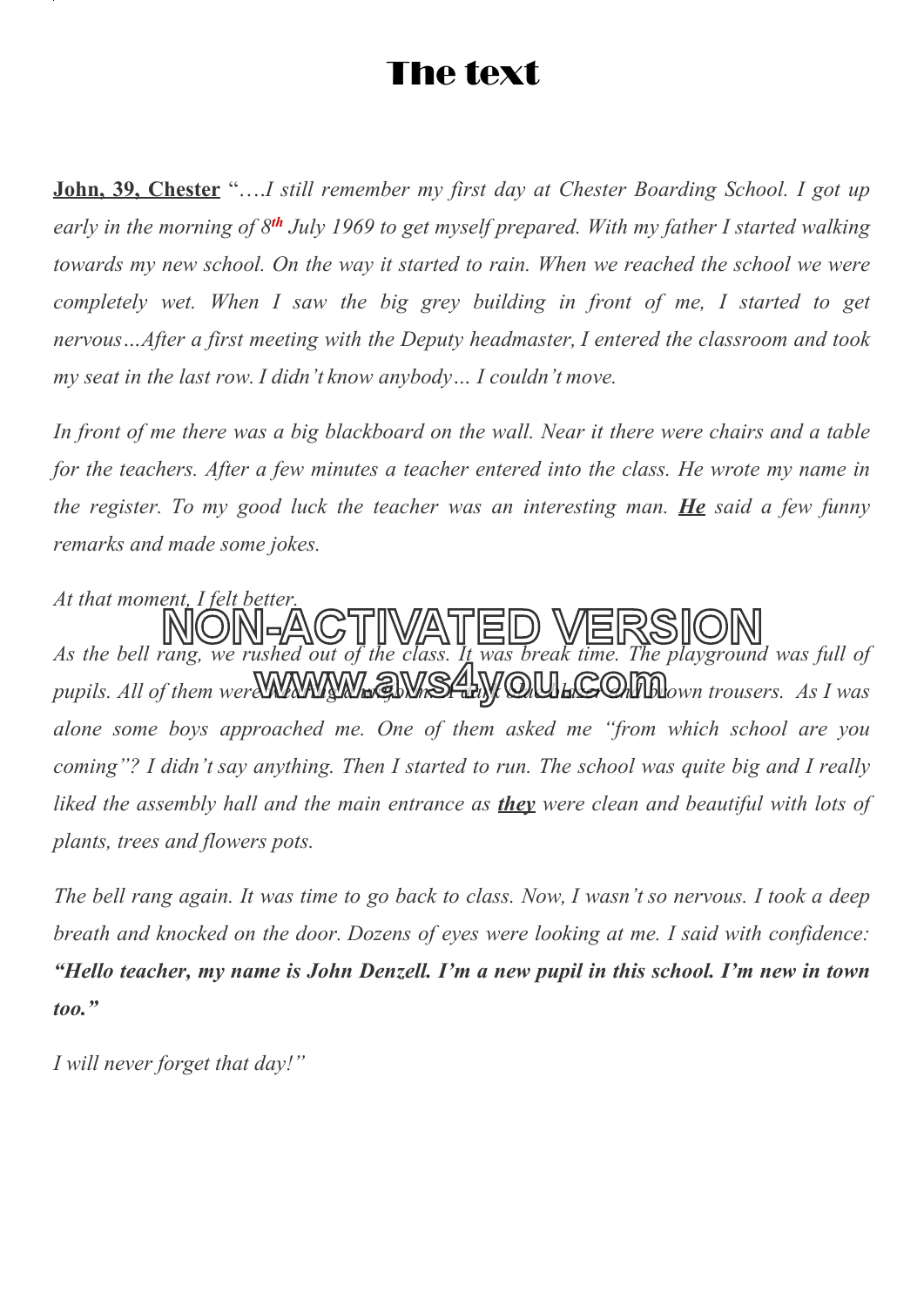| <b>Mrs. Noor Hamza</b>                | <b>Academic year: 2011 / 2012</b>                                 | End of Term exam $n^{\circ}1$ (8 <sup>th</sup> form) |                                                                                       |
|---------------------------------------|-------------------------------------------------------------------|------------------------------------------------------|---------------------------------------------------------------------------------------|
| <b>First name:</b>                    |                                                                   | Last name:                                           | <b>Class:</b>                                                                         |
|                                       |                                                                   |                                                      |                                                                                       |
|                                       | <b>READING COMPREHENSION:</b> (6 marks)                           |                                                      |                                                                                       |
|                                       | <b>1/Complete the table with information from the text:</b> (1.5) |                                                      |                                                                                       |
| <b>Name</b>                           | Age                                                               | Town                                                 | <b>School</b>                                                                         |
| John Denzell                          |                                                                   |                                                      |                                                                                       |
|                                       | 2/Complete the paragraph with words from the text: (1)            |                                                      |                                                                                       |
|                                       |                                                                   |                                                      |                                                                                       |
|                                       |                                                                   |                                                      |                                                                                       |
|                                       |                                                                   |                                                      | <b>3/These statements are false. Correct them with information from the text:</b> (1) |
|                                       | a John didn't like his teacher.                                   |                                                      |                                                                                       |
|                                       |                                                                   |                                                      |                                                                                       |
|                                       |                                                                   |                                                      | <b>b.</b> Durin <b>NON: ACTIVATED VERSION</b>                                         |
|                                       | 4/Circle the correct WWWWW.aVS4yOU.COM                            |                                                      |                                                                                       |
| * "we <b>rushed out</b> of the class" |                                                                   | means:                                               | - we entered the class                                                                |
|                                       |                                                                   | - we left the class                                  |                                                                                       |
|                                       |                                                                   | - we stayed in class                                 |                                                                                       |
|                                       | * "The playground was <b>full of</b> pupils"                      | means:                                               | - only a few pupils were there                                                        |
|                                       |                                                                   |                                                      | - many pupils were there                                                              |
|                                       |                                                                   |                                                      | - no pupils were there                                                                |
|                                       |                                                                   |                                                      |                                                                                       |
|                                       |                                                                   |                                                      |                                                                                       |
|                                       |                                                                   |                                                      | $5/Pick$ out from the text a sentence expressing inability in the past: $(0.5)$       |
|                                       |                                                                   |                                                      |                                                                                       |
|                                       | 6/ What do the underlined words in the text refer to? (1)         |                                                      |                                                                                       |

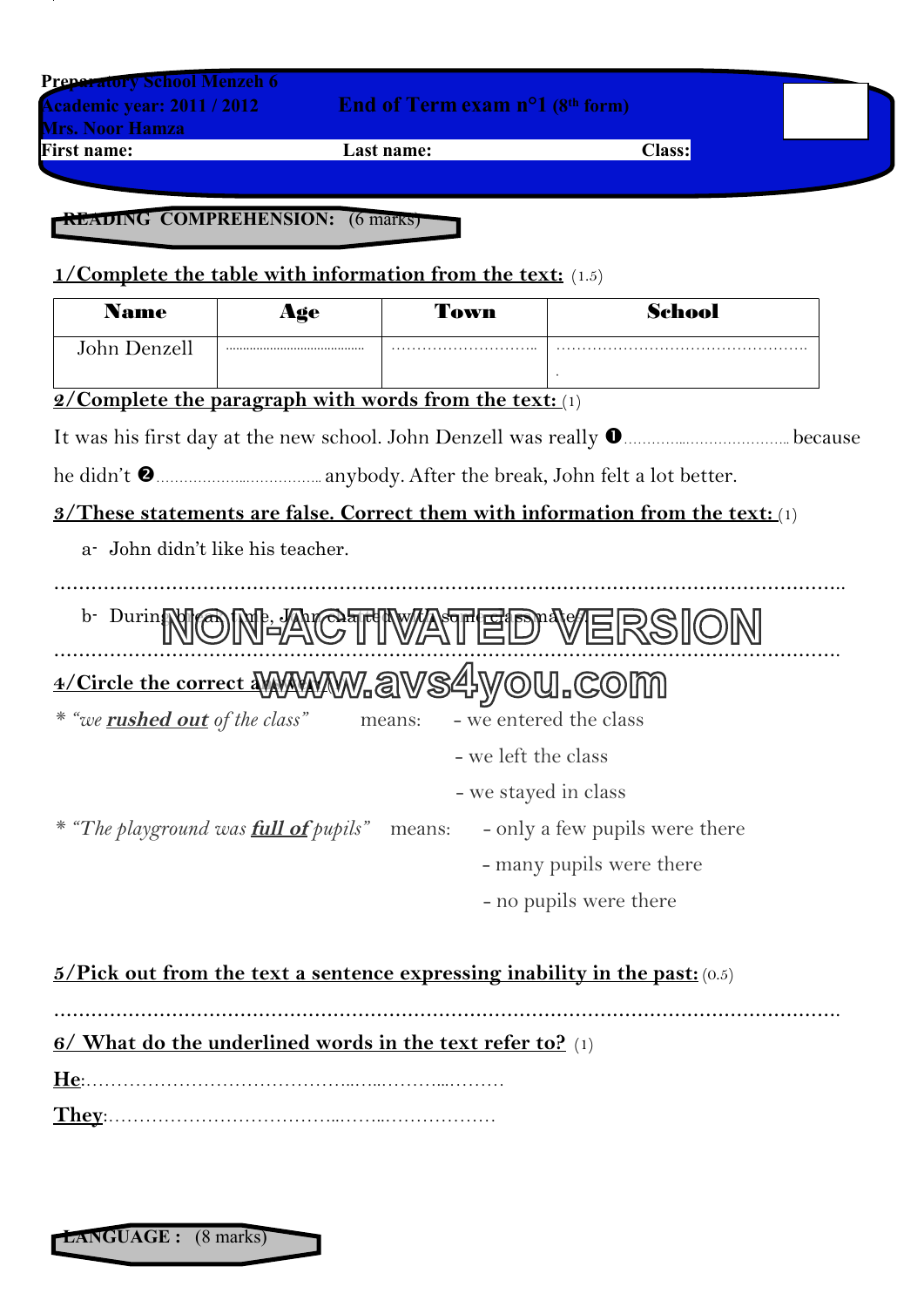#### **1/ Put the words in ( ) in the correct tense or form:** (2.5)

Zach is in boarding school. He writes a letter to his parents.

### **2/ Write utterances corresponding to these functions:** (3)

- **(Greeting)**……………………….., Jeff. How are you?
- Great! **(Introducing others)**……………………………..my fiancée Sally.
- Nice to meet you Sally. So what are you doing here in London?
- Oh well, we're here to do some sightseeing.
- **(Inviting)**………………………………….to come for a drink with me? **(Asking about place)**…………………….are you taking us? **NON-ACTIVATED VERSION**
- Shakespeare's pub by the river Thames. It's a very nice place.
- Shakespeare's pub by the river 1 hames. At s a very nice place.<br>• Is it too far from **WWWW.a**WS4yOU.COM
- Nor really. **(Suggestion)**…………………………take the double-decker bus. We'll be there in quarter of an hour.
- Good idea! We **(Ability in the future)**…………………………………to have a wonderful view of the city.

## **3/ Complete with utterances from the box:** (2.5)

Deputy head teacher: "The students start arriving at the school from about 8:45 am. Most of them come to school by car. They wear a school uniform and ………………………… ……………………………………… School starts at 8:55 am, the duty teacher blows a whistle and the children line up in their class groups. The first lesson of the day begins at 9:30 am and …………………………………………… We believe that extra-curricular activities play a very important role ………………………………………………………. That's why there is a variety of clubs for students to join and enjoy, besides many of our students also ………………………………………………………………………………... Our classrooms are very well-equipped; and in each classroom, there is a computer, an overhead projector and a CD player. The kids at our school love studying Physics and Science ………………………………………………………………………………………

learn to play a musical instrument in the life of the pupil and the school carry their packed lunch in a school bag because they enjoy doing experiments during the lesson is over by 3:00 in the afternoon attending school is compulsory

**WRITING : (6 marks)**